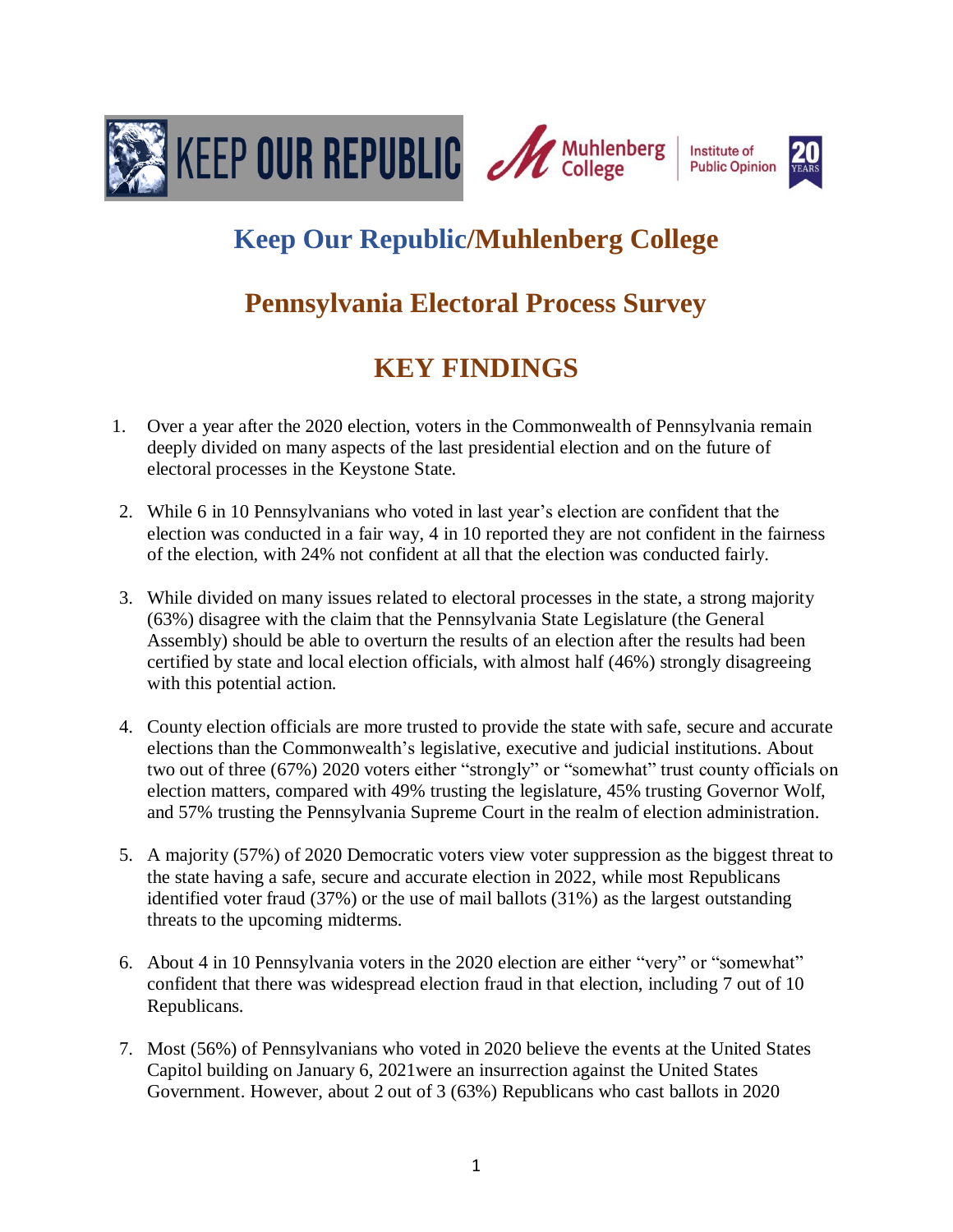disagreed that the January 6 events amounted to an insurrection against the U.S. Government.

8. Republican voters in the Commonwealth indicate significantly lower levels of trust and confidence in all electoral processes and state institutions in comparison with their Democratic and independent counterparts. The lower trust extends to Republican controlled institutions such as the state legislature and to voting processes such as electronic voting machines that were used by the majority of GOP voters in 2020.

#### **METHODOLOGY**

The following report contains the results of a telephone survey of (506) 2020 general election voters in the Commonwealth of Pennsylvania that was conducted between December 1 and 13, 2021. Respondents were interviewed in English on both landlines (117) and cell phones (389). With a randomly selected sample of respondents the margin of error for the surveys is  $+/-5\%$  at a 95% level of confidence. Margins of error for questions with smaller sample size will be larger. In addition to sampling error, one should consider that question wording and other fielding issues can introduce error or bias into survey results. The data has been weighted to gender, age, party registration, race, educational attainment and 2020 general election voting results to reflect voter population parameters. The calculation of sampling error considers design effects due to the weighting identified above. To reach a representative sample of registered voters both landlines and cell phones were called up to 3 times. The sampling frame for the study is from the registered voters files of the Commonwealth of Pennsylvania. Only voters who indicated that they voted in the 2020 election were included in the sample. Due to rounding the totals provided in the frequency report may not total 100%. The survey instrument (presented in its entirety below) was designed by the staff of the Muhlenberg Institute of Public Opinion in conjunction with the staff of Keep Our Republic. Keep Our Republic is a national civic education 501(c)3 non-profit. The survey was funded jointly by Muhlenberg College and Keep Our Republic. For more detailed information on the methods employed, please contact the MCIPO at 484-664-3444 or email Christopher Borick, director of the MCIPO, at cborick@muhlenberg.edu.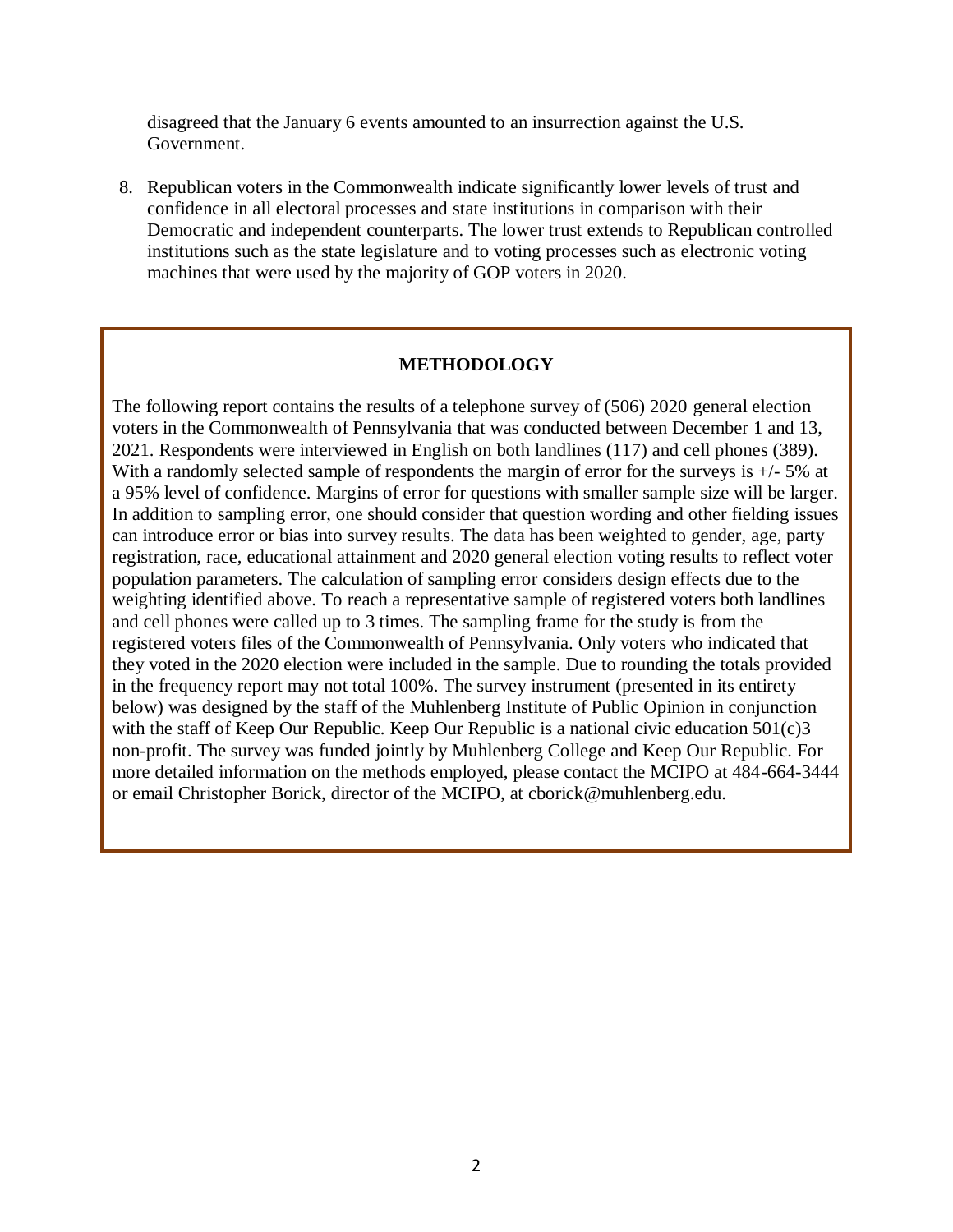## **Frequency Report**

#### **Weighted Results N= 506**

## **Percentages in Parenthesis are from December 2020 MCIPO Survey of 2020 PA Voters Totals may not equal 100% due to rounding**

Q1: Thank you. Which of the following categories best describes your current voting status? Are you registered as a \_\_\_\_\_\_? (READ LIST)

- 1. Democrat……………………….45%
- 2. Republican…………………….. 44%
- 3. Independent…………………… 9%
- 4. Other Party……………………... 2%
- 5. Not Registered to Vote in Pennsylvania (END SURVEY)

6. Not Sure (Volunteered) (END SURVEY)

Q2. Next, do you approve or disapprove of the way Joe Biden is handling his job as President?

|  |  | 60/ |
|--|--|-----|
|--|--|-----|

- 2. Disapprove…………………….57%
- 3. No opinion (Volunteered)………8%

Q3. Do you approve or disapprove of the way Tom Wolf is handling his job as Governor of Pennsylvania?

- 1. Approve……………………….37%
- 2. Disapprove……………………51%
- 3. No opinion (Volunteered)…….12%

Q4: Do you approve or disapprove of the way the Pennsylvania General Assembly is handling its job.

- 1. Approve………………………22%
- 2. Disapprove…………………...33%
- 3. No opinion (Volunteered) …...45%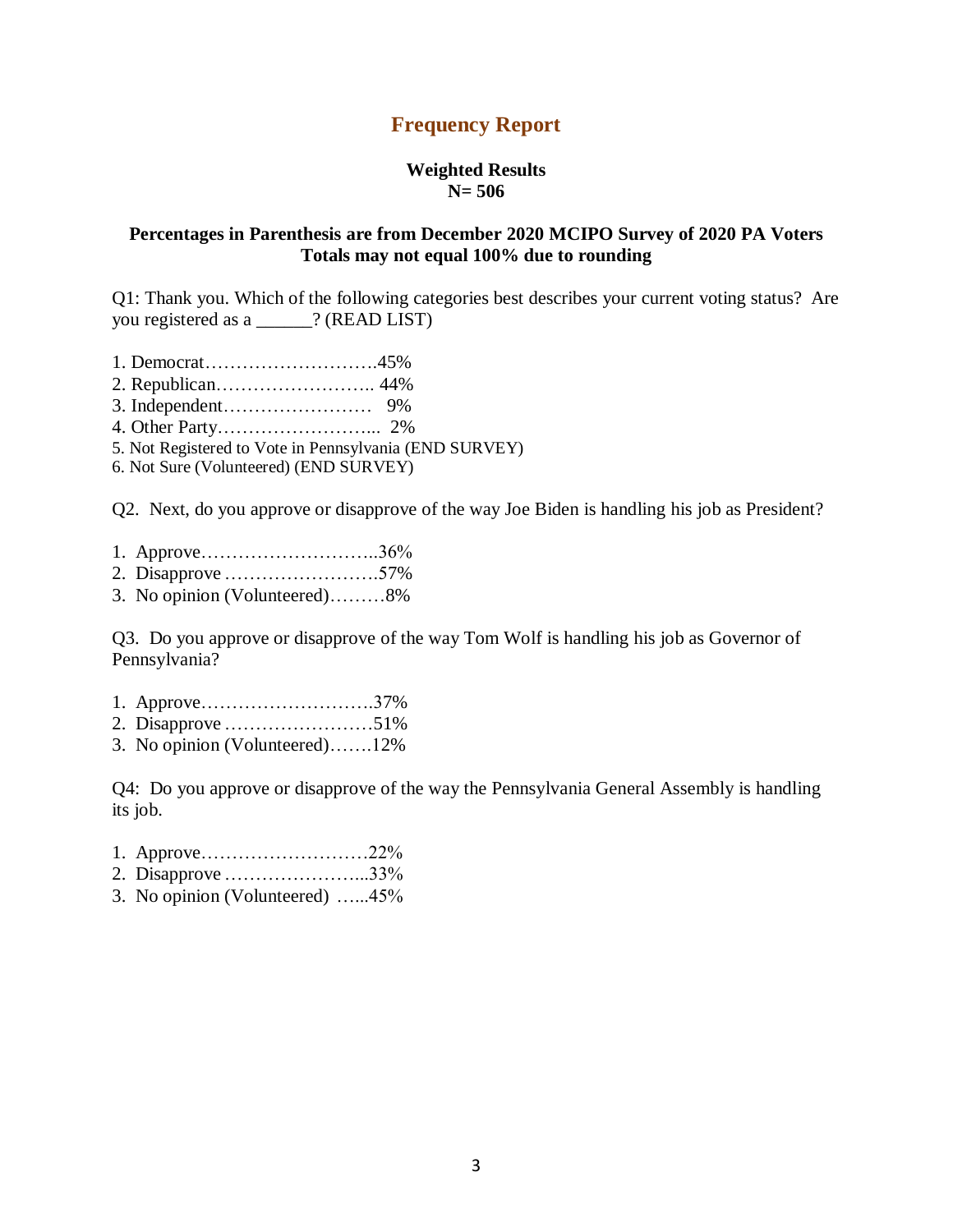Next, we have a few questions about your level of confidence in **the 2020 electoral process** in Pennsylvania. For each aspect of the election process that I mention, tell me if you are very confident, somewhat confident, not too confident, or not confident at all with the aspect mentioned. First how confident are you: (ROTATE OPTIONS)

|                                                                                                          | Very<br>Confident | Somewhat<br>Confident | Not Too<br>Confident | Not At All<br>Confident | Not Sure      |
|----------------------------------------------------------------------------------------------------------|-------------------|-----------------------|----------------------|-------------------------|---------------|
| Q5: That the final results of the<br>election accurately reflected how<br>Pennsylvanians voted.          | 35%<br>(49%)      | 20%<br>$(8\%)$        | 15%<br>(6%)          | 28%<br>(34%)            | 1%<br>(3%)    |
| Q6: That elections in<br>Pennsylvania were conducted in<br>a fair way.                                   | 39%<br>(49%)      | 22%<br>$(11\%)$       | 14%<br>$(9\%)$       | 24%<br>$(31\%)$         | 1%<br>$(1\%)$ |
| Q7: That Joe Biden received the<br>most votes in the presidential<br>election in Pennsylvania.           | 44%<br>(52%)      | 12%<br>(7%)           | 13%<br>$(9\%)$       | 29%<br>$(30\%)$         | 2%<br>(3%)    |
| Q8: That there was widespread<br>election fraud in the 2020<br>Presidential Election in<br>Pennsylvania. | 29%<br>$(31\%)$   | 13%<br>$(10\%)$       | 16%<br>(7%)          | 38%<br>$(50\%)$         | 4%<br>$(2\%)$ |

Next, I have some questions regarding your level of trust with some officials and institutions in Pennsylvania regarding their role in providing the state with safe, secure and accurate elections. For each institution and official mentioned please indicate if you strongly trust, somewhat trust, somewhat distrust, or strongly distrust the institution or individual in providing the state with safe, secure and accurate elections. First: (ROTATE OPTIONS)

|                                        | Strongly<br>Trust | Somewhat<br>Trust | Somewhat<br><b>Distrust</b> | Strongly<br><b>Distrust</b> | <b>Not</b><br>Sure |
|----------------------------------------|-------------------|-------------------|-----------------------------|-----------------------------|--------------------|
| Q9: The Pennsylvania<br>Legislature    | 11%               | 38%               | 21%                         | 19%                         | 11%                |
| Q10: Governor Wolf                     | 23%               | 22%               | 15%                         | 35%                         | 5%                 |
| Q11: County Election Officials         | 26%               | 41%               | 14%                         | 10%                         | 9%                 |
| Q12: The Pennsylvania<br>Supreme Court | 21%               | 36%               | 12%                         | 14%                         | 18%                |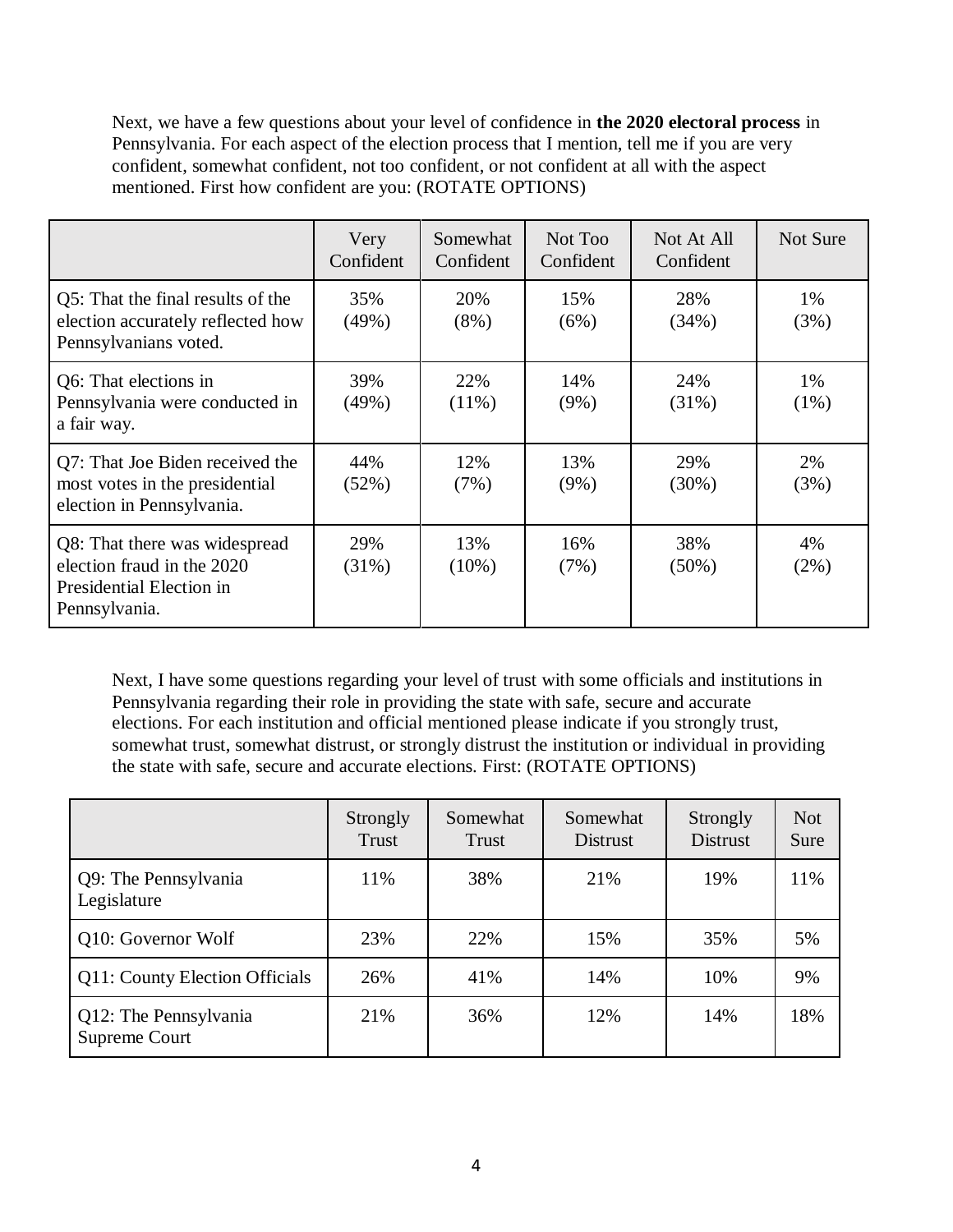How confident are you that, across the country, votes cast in the following methods will be accurately cast and counted in the next year's midterm congressional election? First: (ROTATE OPTIONS)

|                                   | <b>Very</b><br><b>Confident</b> | <b>Somewhat</b><br><b>Confident</b> | <b>Not Too</b><br>Confident | Not at all<br><b>Confident</b> | <b>Not</b><br><b>Sure</b> |
|-----------------------------------|---------------------------------|-------------------------------------|-----------------------------|--------------------------------|---------------------------|
| Q13: Paper Ballots                | 36%                             | 29%                                 | 15%                         | 18%                            | 2%                        |
| Q14: Electronic<br>Voting systems | 37%                             | 32%                                 | 14%                         | 17%                            | 1%                        |
| Q15: Mail ballots                 | 29%                             | 21%                                 | 13%                         | 37%                            | 1%                        |
| Q16: Internet<br>Voting           | 11%                             | 18%                                 | 14%                         | 38%                            | 19%                       |

Q17. Which of the following do you think is the biggest threat to Pennsylvania having a safe, secure and accurate election in 2022? (ROTATE OPTIONS)

1. Foreign interference in the election………………… 8% 2. Voting machines malfunctioning………………….... 6% 3. Voter fraud………………………………………..…24% 4. The use of mail ballots ………………………….…..19% 5. Suppression of individuals from voting……………..35% 6. Other factor (Volunteered)………………………..… 5% 98. Not Sure……………………………………………... 4%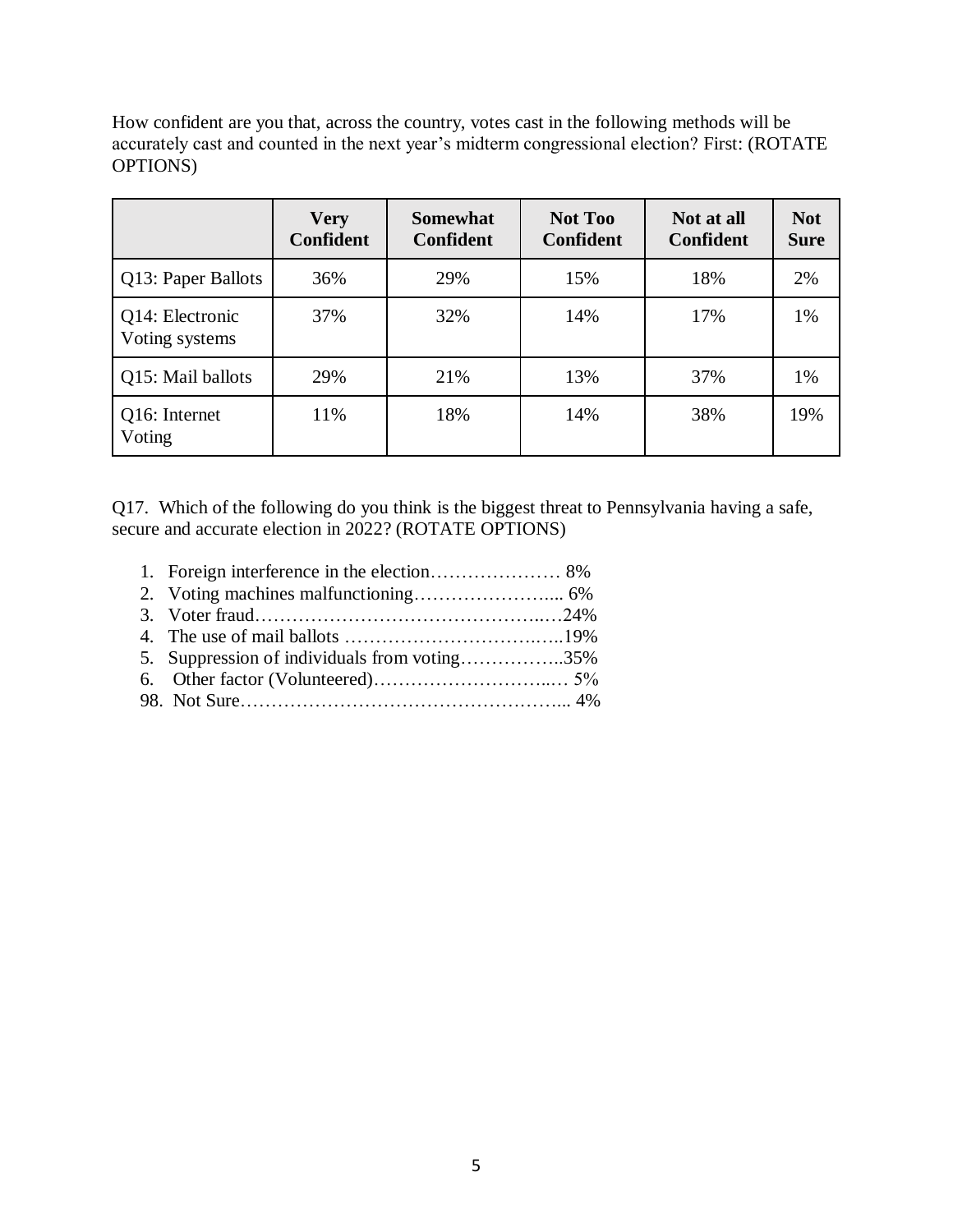Next I'm going to read you a few statements. For each statement I read tell me if you strongly agree, somewhat agree, somewhat disagree or strongly disagree with the statement: First:

|                                                                                                                                                                                          | <b>Strongly</b><br>Agree | <b>Somewhat</b><br><b>Agree</b> | <b>Somewhat</b><br><b>Disagree</b> | <b>Strongly</b><br><b>Disagree</b> | <b>Not</b><br><b>Sure</b> |
|------------------------------------------------------------------------------------------------------------------------------------------------------------------------------------------|--------------------------|---------------------------------|------------------------------------|------------------------------------|---------------------------|
| Q18: The events at the United<br><b>States Capitol building on January</b><br>6, 2021 were an insurrection<br>against the United States<br>Government.                                   | 39%                      | 17%                             | 14%                                | 25%                                | 5%                        |
| Q19: Pennsylvania should limit<br>the use of mail ballots in future<br>elections.                                                                                                        | 35%<br>(38%)             | 17%<br>$(9\%)$                  | 16%<br>$(11\%)$                    | 32%<br>$(40\%)$                    | 1%<br>$(2\%)$             |
| Q20: The Pennsylvania State<br>Legislature is attempting to<br>change election rules in the state<br>to make elections in the<br>Pennsylvania more secure.                               | 15%                      | 36%                             | 17%                                | 15%                                | 16%                       |
| Q21: The Pennsylvania State<br>Legislature wants to change<br>election laws to make it harder for<br>some Pennsylvanians to cast<br>votes.                                               | 18%                      | 25%                             | 18%                                | 22%                                | 17%                       |
| Q22: The Pennsylvania State<br>Legislature should be able to<br>overturn the results of an election<br>after the results had been certified<br>by state and local election<br>officials. | 11%                      | 20%                             | 17%                                | 46%                                | 7%                        |
| Q23: Not counting legitimate<br>ballots was more of a problem in<br>2020 in Pennsylvania than any<br>election fraud.                                                                     | 20%<br>(23%)             | 26%<br>(22%)                    | 17%<br>(12%)                       | 22%<br>(18%)                       | 16%<br>$(2\%)$            |

Q24: In the 2020 election did you vote in person at a polling station, or vote by mail?

- 1. Vote in Person………….. 64%
- 2. Vote by Mail……………..36%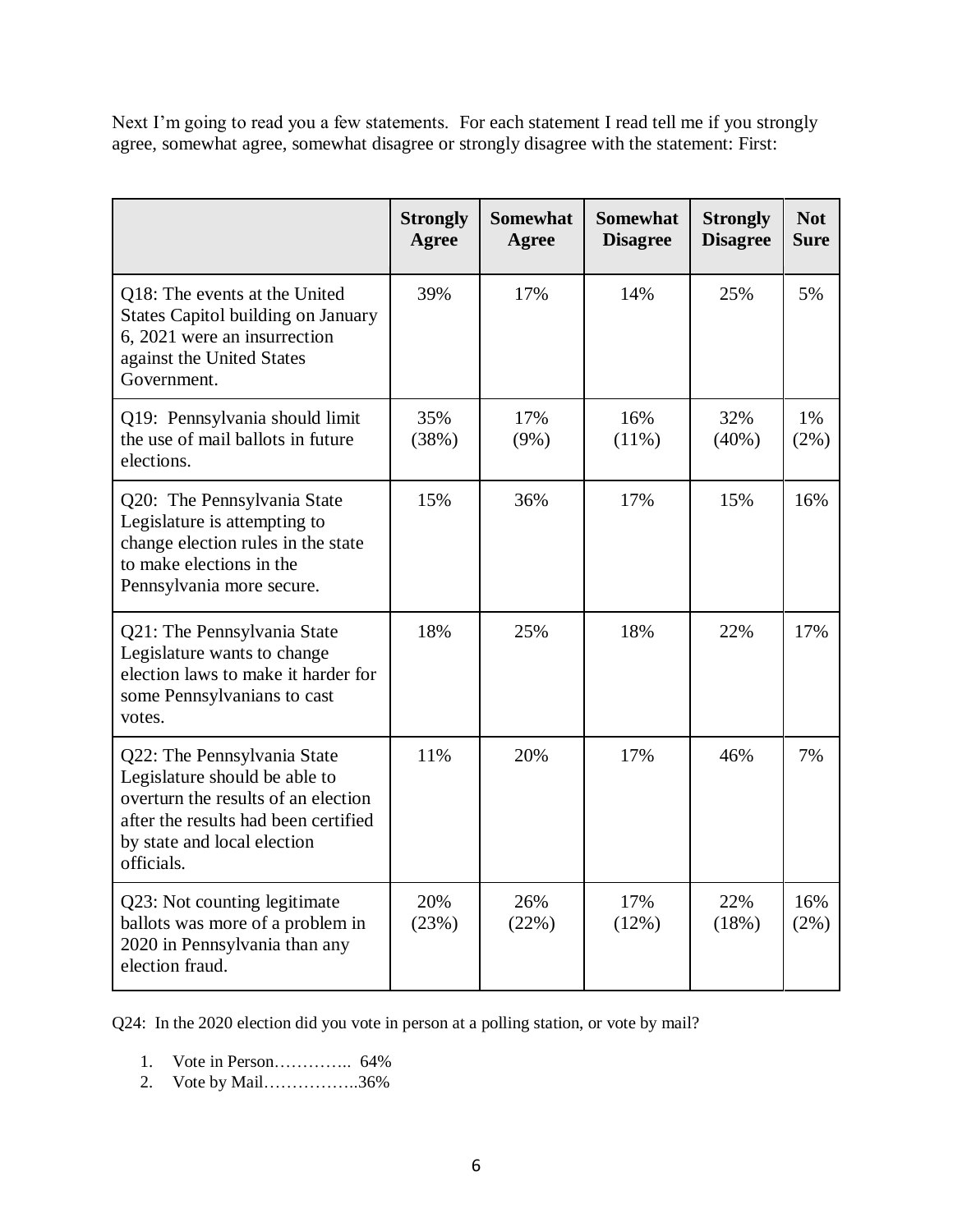Q25: Which of the following best describes your activity in the 2020 Presidential Election? Did you vote for:

Q26: Finally, I have a few questions about yourself. Which of the following categories best describes your racial identity? Are you (READ LIST)?

Q27: What is your highest level of education? (READ LIST)

| 3. Some college or technical school  22% |  |
|------------------------------------------|--|
|                                          |  |
| 5. Graduate or professional degree  15%  |  |

Q28: Which of the following categories best describes your family income? Is it (READ LIST)?

Q29: Which of the following categories does your current age fall in? Is it (READ LIST)?

| $1.18 - 34$ |  |
|-------------|--|
| $2, 35-50.$ |  |
|             |  |
|             |  |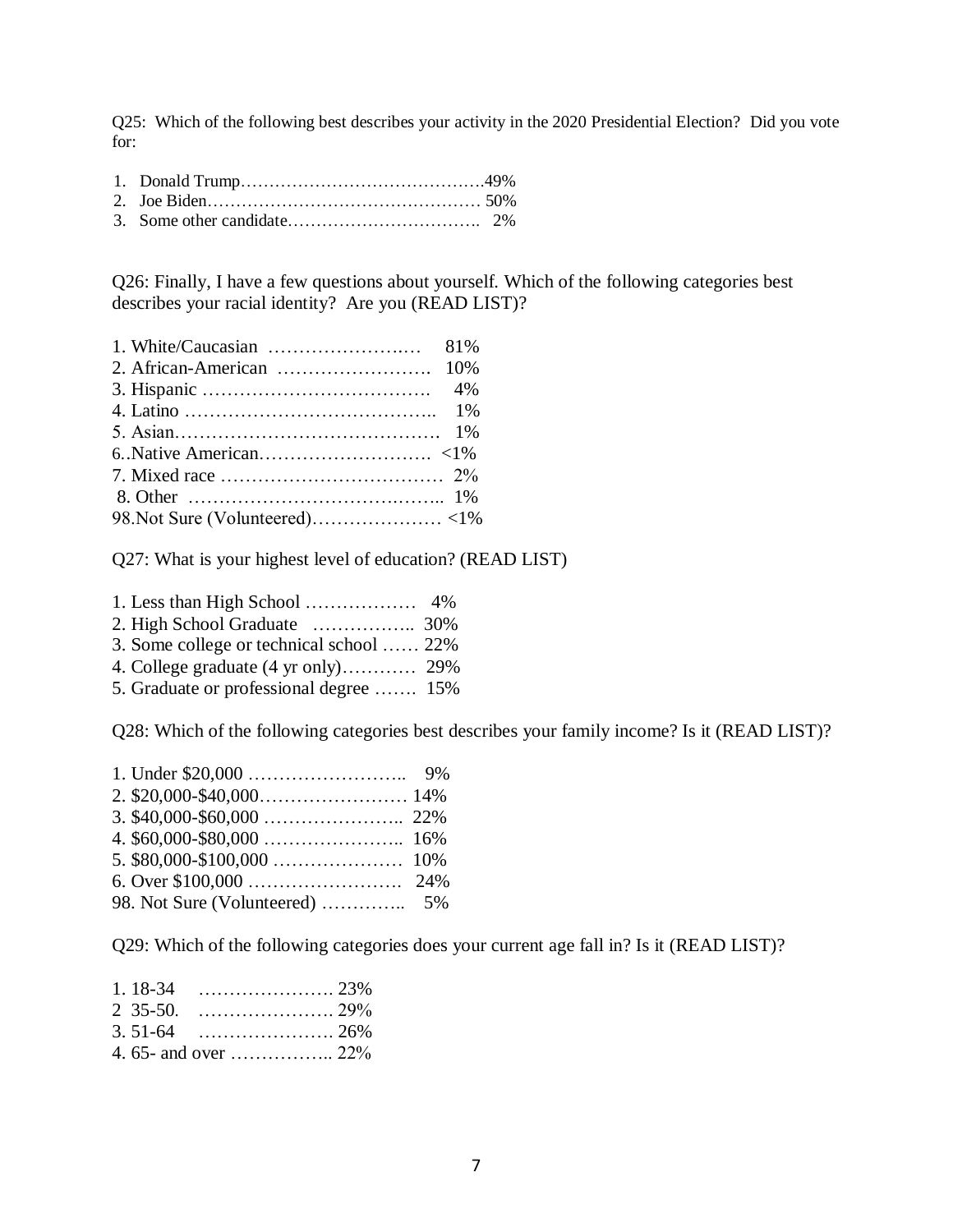Q30: Finally, to which gender identity do you most identify? (READ LIST)

- 1. Male…………………49%
- 2. Female………………50%
- 3. Transgender Male….. <1%
- 4. Transgender Female…<1%
- 5. Or you do not identify as male, female or transgender/Not Sure <1%

## **Selected Crosstabs**

**Next, we have a few questions about your level of confidence in the 2020 electoral process in Pennsylvania. For each aspect of the election process that I mention, tell me if you are very confident, somewhat confident, not too confident or not confident at all with the aspect mentioned.**

|                | Very      | Somewhat  | Not Too   | Not Confident | Not Sure |
|----------------|-----------|-----------|-----------|---------------|----------|
|                | Confident | Confident | Confident | at All        |          |
| <b>Overall</b> | 35%       | 20%       | 15%       | 28%           | $1\%$    |
| Democrat       | 64%       | 18%       | 8%        | 9%            | 2%       |
| Republican     | 7%        | 21%       | 21%       | 50%           | 1%       |
| Independent    | 33%       | 26%       | 22%       | 20%           | 0%       |

## **That the final results of the election accurately reflected how Pennsylvanians voted.**

## . **That elections in Pennsylvania were conducted in a fair way.**

|                | Verv      | Somewhat  | Not Too   | Not Confident | Not Sure  |
|----------------|-----------|-----------|-----------|---------------|-----------|
|                | Confident | Confident | Confident | at All        |           |
| <b>Overall</b> | 39%       | 22%       | 14%       | 24%           | 1%        |
| Democrat       | 67%       | 19%       | 6%        | 8%            | $<$ l $%$ |
| Republican     | 12%       | 24%       | 21%       | 42%           | 2%        |
| Independent    | 38%       | 27%       | 16%       | 20%           | 0%        |

## **That Joe Biden received the most votes in the presidential election in Pennsylvania.**

|                | Very      | Somewhat  | Not Too   | Not Confident | Not Sure  |
|----------------|-----------|-----------|-----------|---------------|-----------|
|                | Confident | Confident | Confident | at All        |           |
| <b>Overall</b> | 44%       | 12%       | 13%       | 29%           | 2%        |
| Democrat       | 74%       | 12%       | 6%        | 8%            | $<$ l $%$ |
| Republican     | 13%       | 11%       | 22%       | 51%           | 4%        |
| Independent    | 44%       | 15%       | 9%        | 28%           | 4%        |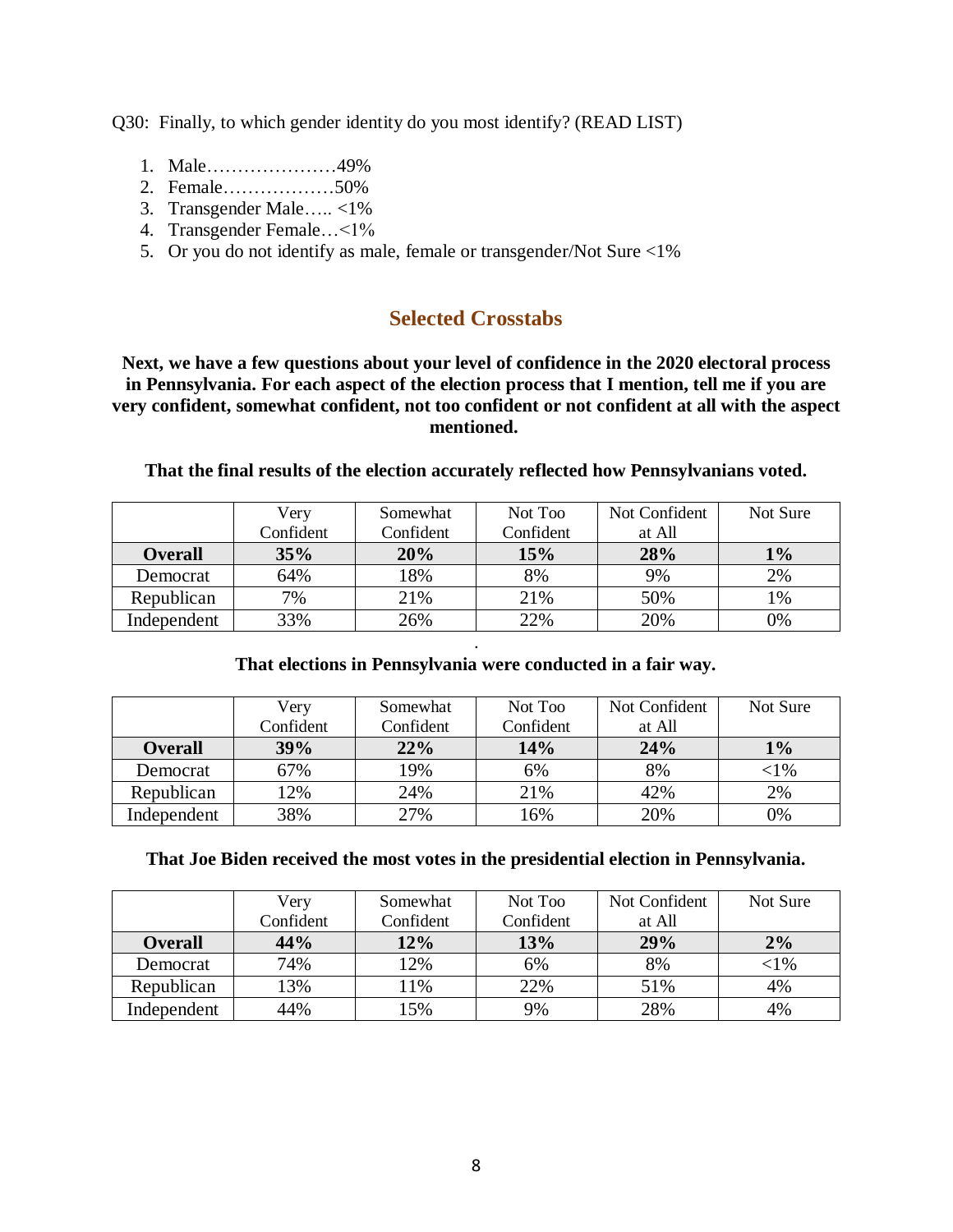|                | Very      | Somewhat  | Not Too   | Not Confident | Not Sure |
|----------------|-----------|-----------|-----------|---------------|----------|
|                | Confident | Confident | Confident | at All        |          |
| <b>Overall</b> | 29%       | 12%       | 16%       | 38%           | 4%       |
| Democrat       | 8%        | 7%        | 18%       | 63%           | 4%       |
| Republican     | 53%       | 17%       | 13%       | 14%           | 3%       |
| Independent    | 27%       | 13%       | 22%       | 33%           | 4%       |

## **That there was widespread election fraud in the 2020 Presidential Election in Pennsylvania.**

**For each institution and official mentioned please indicate if you strongly trust, somewhat trust, somewhat distrust, or strongly distrust the institution or individual in providing the state with safe, secure and accurate elections.**

\_\_\_\_\_\_\_\_\_\_\_\_\_\_\_\_\_\_\_\_\_\_\_\_\_\_\_\_\_\_\_\_\_\_\_\_\_\_\_\_\_\_\_\_\_\_\_\_\_\_\_\_\_\_\_\_\_\_\_\_\_\_\_\_\_\_\_\_\_\_\_\_\_\_\_\_\_\_

#### **The Pennsylvania Legislature**

|                | <b>Strongly Trust</b> | Somewhat | Somewhat | Strongly        | Not Sure |
|----------------|-----------------------|----------|----------|-----------------|----------|
|                |                       | Trust    | Distrust | <b>Distrust</b> |          |
| <b>Overall</b> | 11%                   | 38%      | 21%      | 19%             | 11%      |
| Democrat       | 18%                   | 43%      | 13%      | 14%             | 11%      |
| Republican     | 3%                    | 32%      | 28%      | 27%             | 10%      |
| Independent    | 9%                    | 40%      | 22%      | 9%              | 20%      |

#### **Governor Wolf**

|                | <b>Strongly Trust</b> | Somewhat | Somewhat | Strongly        | Not Sure |
|----------------|-----------------------|----------|----------|-----------------|----------|
|                |                       | Trust    | Distrust | <b>Distrust</b> |          |
| <b>Overall</b> | 23%                   | 22%      | 15%      | 35%             | 5%       |
| Democrat       | 40%                   | 32%      | 8%       | 14%             | 7%       |
| Republican     | 5%                    | 13%      | 23%      | 57%             | 3%       |
| Independent    | 26%                   | 17%      | 11%      | 37%             | 9%       |

#### **County Election Officials**

|                | <b>Strongly Trust</b> | Somewhat | Somewhat | Strongly        | Not Sure18% |
|----------------|-----------------------|----------|----------|-----------------|-------------|
|                |                       | Trust    | Distrust | <b>Distrust</b> |             |
| <b>Overall</b> | 26%                   | 41%      | 14%      | 10%             | 9%          |
| Democrat       | 38%                   | 42%      | 7%       | 5%              | 9%          |
| Republican     | 15%                   | 40%      | 21%      | 15%             | 10%         |
| Independent    | 29%                   | 42%      | 13%      | 9%              | 7%          |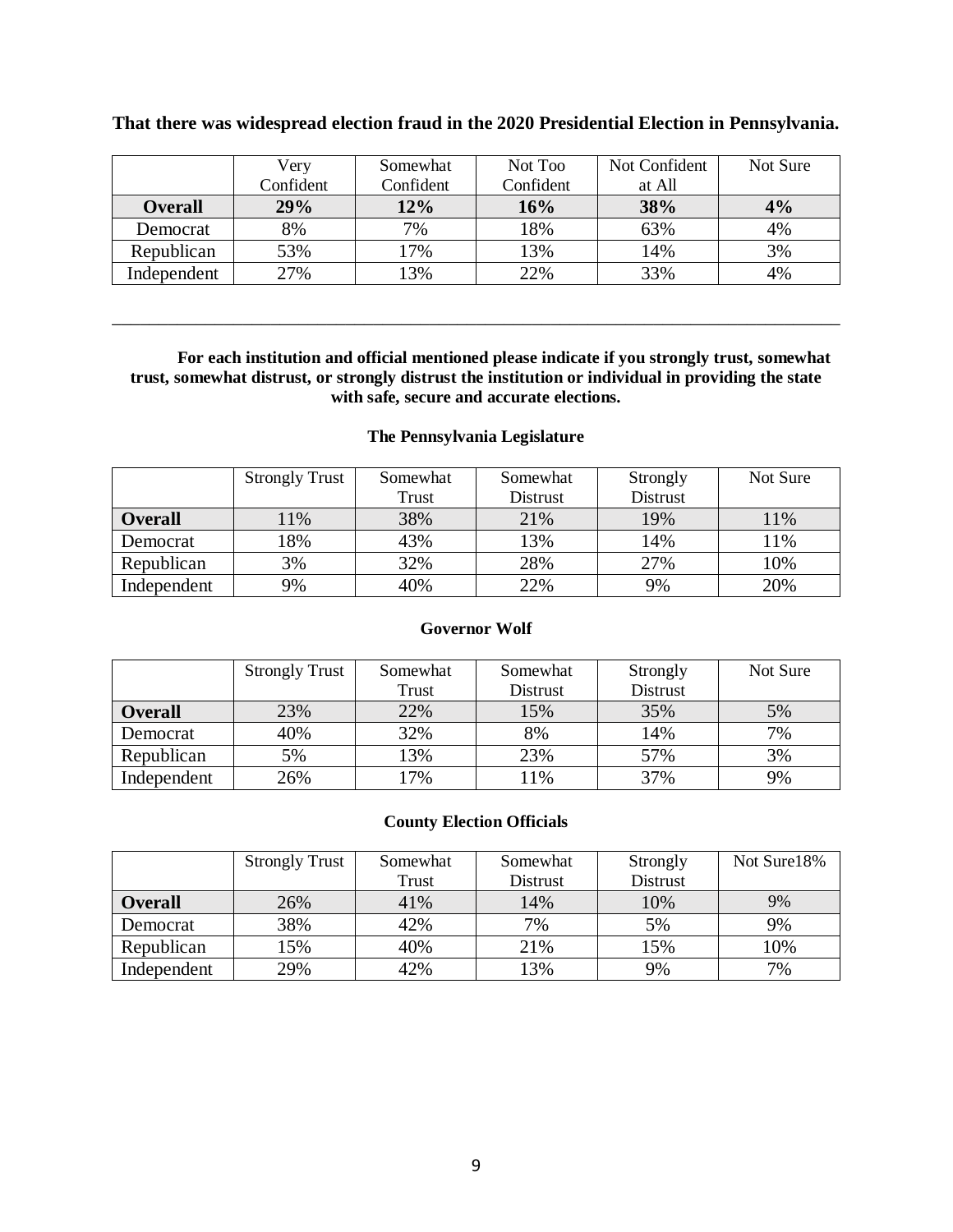#### **The Pennsylvania Supreme Court**

|                | <b>Strongly Trust</b> | Somewhat | Somewhat | Strongly | Not Sure |
|----------------|-----------------------|----------|----------|----------|----------|
|                |                       | Trust    | Distrust | Distrust |          |
| <b>Overall</b> | 21%                   | 36%      | 12%      | 14%      | 18%      |
| Democrat       | 30%                   | 41%      | 7%       | 8%       | 14%      |
| Republican     | 11%                   | 33%      | 17%      | 20%      | 20%      |
| Independent    | 22%                   | 35%      | 1%       | 11%      | 22%      |

## **How confident are you that, across the country, votes cast in the following methods will be accurately cast and counted in the next year's midterm congressional election?**

## **Paper Ballots**

|                | Very      | Somewhat  | Not Too   | Not Confident | Not Sure |
|----------------|-----------|-----------|-----------|---------------|----------|
|                | Confident | Confident | Confident | at All        |          |
| <b>Overall</b> | 36%       | 29%       | 15%       | 18%           | 2%       |
| Democrat       | 56%       | 29%       | 6%        | 8%            | 1%       |
| Republican     | 16%       | 29%       | 23%       | 29%           | 3%       |
| Independent    | 31%       | 36%       | 18%       | 16%           | 0%       |

## **Electronic Voting Systems**

|                | Very      | Somewhat  | Not Too   | Not Confident | Not Sure |
|----------------|-----------|-----------|-----------|---------------|----------|
|                | Confident | Confident | Confident | at All        |          |
| <b>Overall</b> | 37%       | 32%       | 14%       | 17%           | $1\%$    |
| Democrat       | 58%       | 28%       | 7%        | 6%            | 1%       |
| Republican     | 15%       | 35%       | 21%       | 27%           | 1%       |
| Independent    | 41%       | 30%       | 9%        | 20%           | 0%       |

## **Mail Ballots**

|                | Very      | Somewhat  | Not Too   | Not Confident | Not Sure |
|----------------|-----------|-----------|-----------|---------------|----------|
|                | Confident | Confident | Confident | at All        |          |
| <b>Overall</b> | 29%       | 21%       | 13%       | 37%           | $1\%$    |
| Democrat       | 52%       | 27%       | 6%        | 13%           | 1%       |
| Republican     | 6%        | 14%       | 18%       | 62%           | 0%       |
| Independent    | 27%       | 22%       | 18%       | 31%           | 2%       |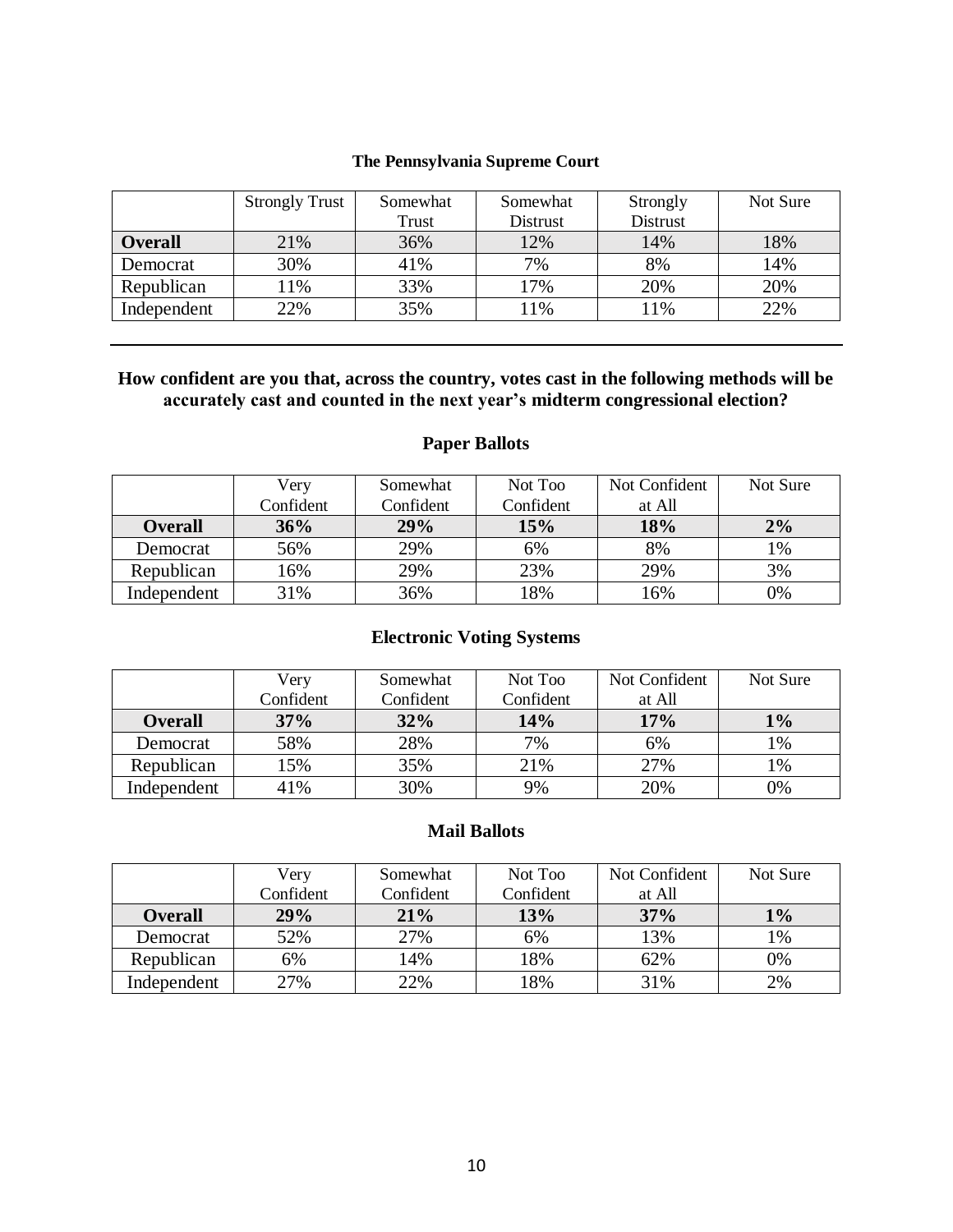## **Internet Voting**

|                | Very      | Somewhat  | Not Too   | Not Confident | Not Sure |
|----------------|-----------|-----------|-----------|---------------|----------|
|                | Confident | Confident | Confident | at All        |          |
| <b>Overall</b> | 11%       | 18%       | 14%       | 37%           | 19%      |
| Democrat       | 17%       | 28%       | 15%       | 19%           | 21%      |
| Republican     | 2%        | 9%        | 14%       | 59%           | 17%      |
| Independent    | .5%       | 7%        | $13\%$    | 28%           | 26%      |

## **Which of the following do you think is the biggest threat to Pennsylvania having a safe, secure and accurate election in 2022?**

|                | Foreign         | Voting machines | Voter | The use of   | Suppression of   | Other  | Not Sure |
|----------------|-----------------|-----------------|-------|--------------|------------------|--------|----------|
|                | interference in | malfunctioning  | fraud | mail ballots | individuals from | factor |          |
|                | the election    |                 |       |              | voting           |        |          |
| <b>Overall</b> | 8%              | 6%              | 24%   | 19%          | 35%              | 5%     | 4%       |
| Democrat       | 10%             | 6%              | 10%   | 7%           | 57%              | 7%     | 4%       |
| Republican     | 6%              | 5%              | 37%   | 31%          | 13%              | 4%     | 4%       |
| Independent    | 13%             | 4%              | 20%   | 20%          | 37%              | 2%     | 4%       |

## **For each statement I read tell me if you strongly agree, somewhat agree, somewhat disagree or strongly disagree with the statement:**

## **The events at the United States Capitol building on January 6, 2021 were an insurrection against the United States Government.**

|                | Strongly | Somewhat | Somewhat | Strongly | Not Sure |
|----------------|----------|----------|----------|----------|----------|
|                | Agree    | Agree    | Disagree | Disagree |          |
| <b>Overall</b> | 39%      | 17%      | 14%      | 25%      | 5%       |
| Democrat       | 64%      | 16%      | 9%       | 7%       | 5%       |
| Republican     | 14%      | 18%      | 20%      | 43%      | 5%       |
| Independent    | 35%      | 24%      | 13%      | 22%      | 7%       |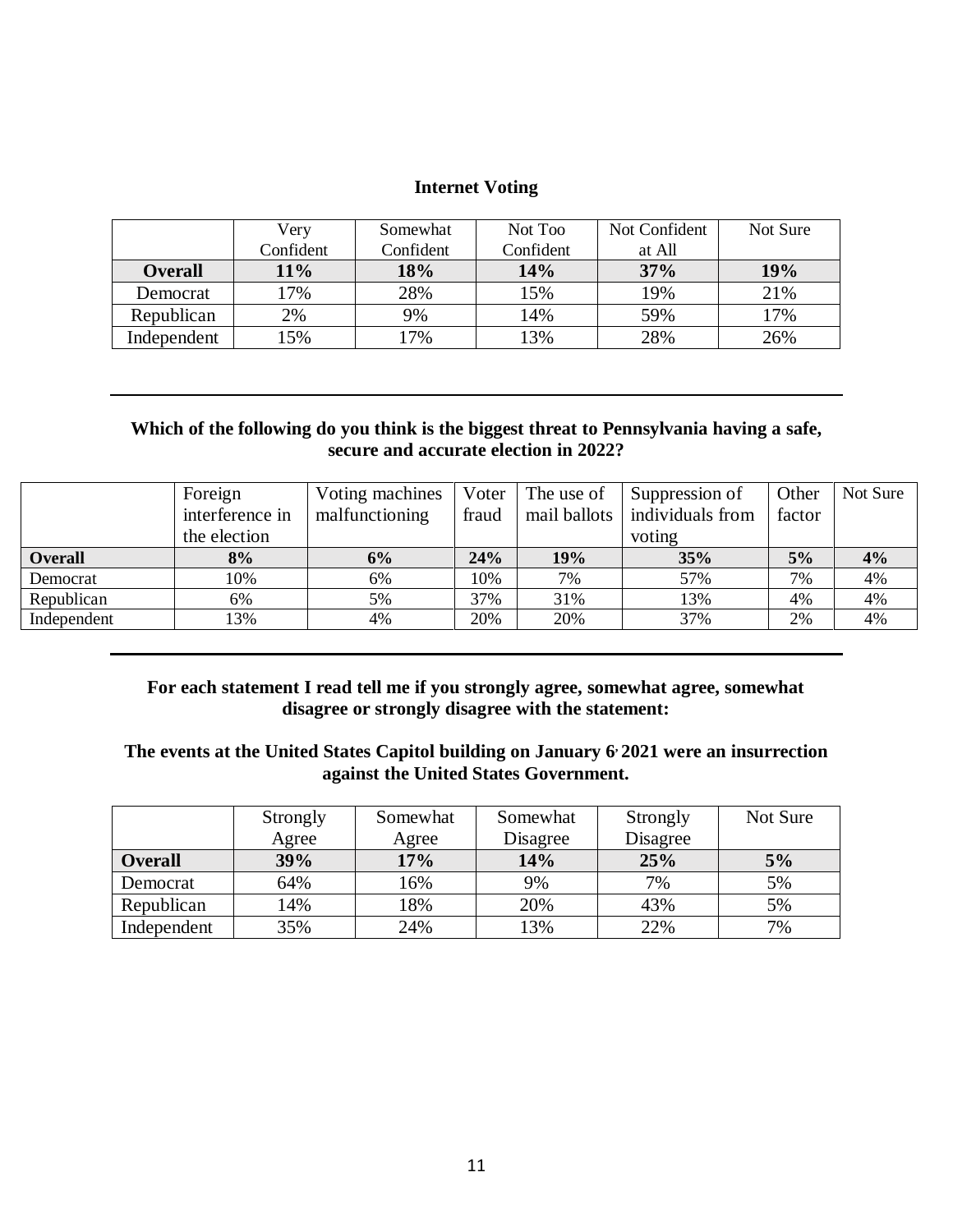|                | Strongly<br>Agree | Somewhat<br>Agree | Somewhat<br>Disagree | Strongly<br>Disagree | Not Sure |
|----------------|-------------------|-------------------|----------------------|----------------------|----------|
| <b>Overall</b> | 35%               | 17%               | 16%                  | 32%                  | $1\%$    |
| Democrat       | 12%               | 11%               | 19%                  | 57%                  | 1%       |
| Republican     | 62%               | 21%               | 9%                   | 8%                   | 1%       |
| Independent    | 27%               | 27%               | 24%                  | 22%                  | 0%       |

#### **Pennsylvania should limit the use of mail ballots in future elections.**

#### **The Pennsylvania State Legislature is attempting to change election rules in the state to make elections in the Pennsylvania more secure.**

|                | Strongly | Somewhat | Somewhat | Strongly | Not Sure |
|----------------|----------|----------|----------|----------|----------|
|                | Agree    | Agree    | Disagree | Disagree |          |
| <b>Overall</b> | 15%      | 36%      | 17%      | 15%      | 16%      |
| Democrat       | 12%      | 34%      | 19%      | 18%      | 17%      |
| Republican     | 19%      | 39%      | 15%      | 15%      | 13%      |
| Independent    | $1\%$    | 37%      | 22%      | 9%       | 22%      |

### **The Pennsylvania State Legislature wants to change election laws to make it harder for some Pennsylvanians to cast votes.**

|                | Strongly | Somewhat | Somewhat | Strongly | Not Sure |
|----------------|----------|----------|----------|----------|----------|
|                | Agree    | Agree    | Disagree | Disagree |          |
| <b>Overall</b> | 18%      | 25%      | 18%      | 22%      | 17%      |
| Democrat       | 18%      | 25%      | 18%      | 21%      | 18%      |
| Republican     | 18%      | 22%      | 18%      | 25%      | 17%      |
| Independent    | 18%      | 39%      | 14%      | 18%      | 11%      |

## **The Pennsylvania State Legislature should be able to overturn the results of an election after the results had been certified by state and local election officials.**

|                | Strongly | Somewhat | Somewhat | Strongly | Not Sure |
|----------------|----------|----------|----------|----------|----------|
|                | Agree    | Agree    | Disagree | Disagree |          |
| <b>Overall</b> | 11%      | 20%      | 17%      | 46%      | 7%       |
| Democrat       | 5%       | 12%      | 16%      | 63%      | 4%       |
| Republican     | 17%      | 29%      | 18%      | 27%      | 9%       |
| Independent    | 5%       | 16%      | 16%      | 55%      | 9%       |